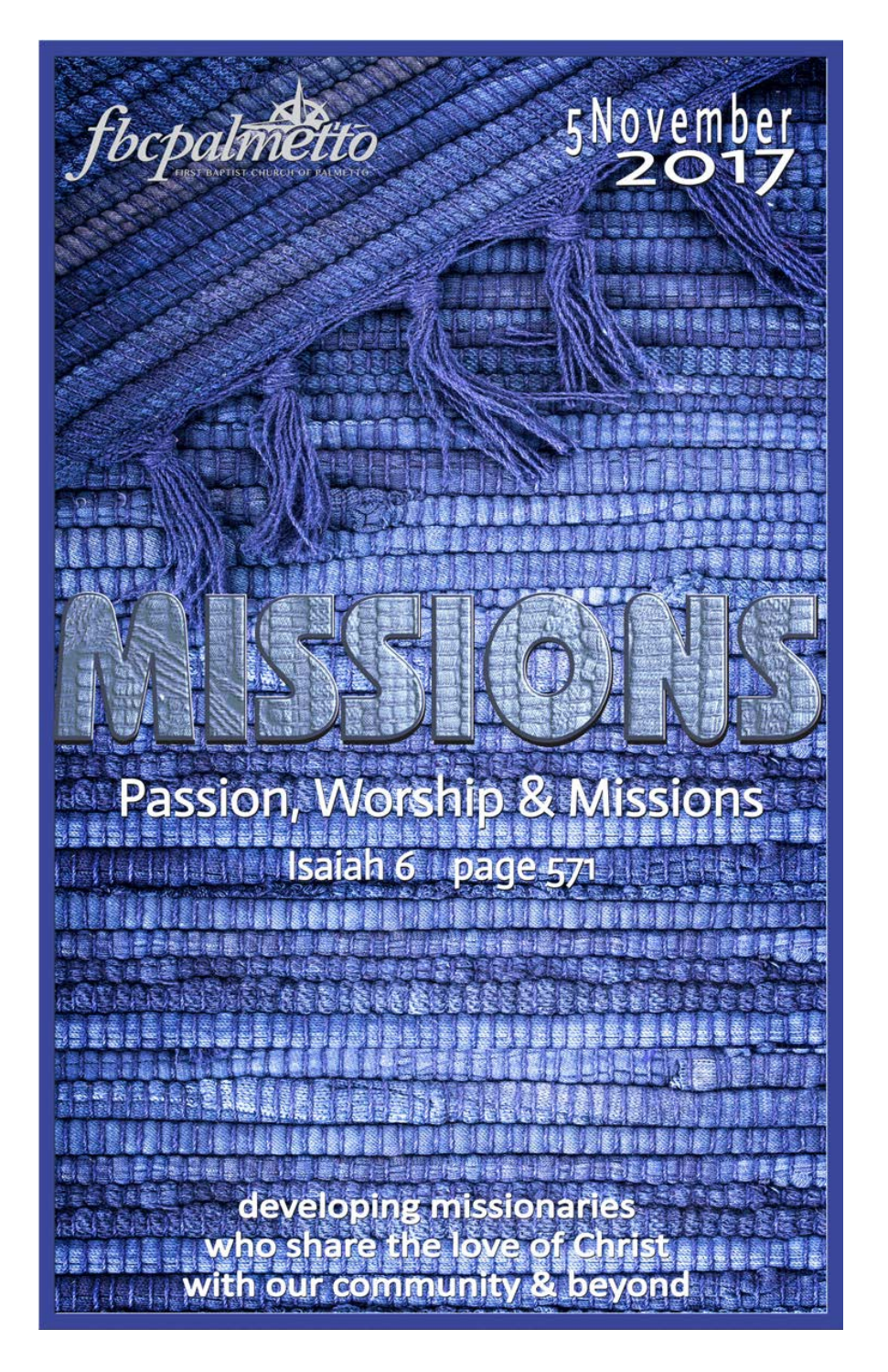#### **Beyond These Walls**

Today it is our privilege to pray for SERVE Saturday. Our church family will take part in service projects in Manatee County in various areas of outreach. Pray for those who are giving their time and those receiving assistance as we share the love of Christ with our community.



Save the datel Nov 11 is our first Serve Saturday event. Our church family

will take part in service projects in Manatee County including: Palmetto schools, parks and City of Palmetto; Anchor House comfort bags; reaching out to Spanish-speaking neighbors through laundromats; collecting food for Meals on Wheels at a grocery store drive; car wash; and addressing home repair and lawn care for friends and families in need.

#### **Thank You!**

Pastors Phillip, Kel, Scott, Todd and Nic wish to express a heart-felt thank you for the thoughtfulness and generosity of this wonderful church during Pastor **Appreciation Week.** 



meaningful outreach that is relational & effective

Men, save the date and join us on Saturday, Nov 18, from 11 am-2 pm in the gym for this M.O.R.E. men's ministry event featuring fun, fellowship and good old-fashioned BBQ. Our guest speaker will be Steve Shenbaum from game on Nation. Tickets are complementary and are available after each worship service in the Rotunda and the Fellowship Hall.

#### **Fall Family Festival**

Thank you to all who gave their time to make this year's Fall Festival a success at Sutton Park. 132 volunteers assisted and over 1,270 attended the festival.

#### MISSIONS 2018

Please begin praying about how God would have you involved in the 2018 Missions Ministry and budget. The following outlines the budget as proposed by the Global Outreach Team:

#### Total 2018 Budget: \$271,980

Missions Outreach: \$56,230 Costa Rica (June): \$5,400 Guatemala (July): \$6,480 Barcelona (July): \$10,800 Baltimore Church Plant Support: \$4,800 Carpenters for Christ: \$2,400 Youth Camp: \$14,000 CentriKid Camp: \$5,000 Winshape Camp: \$750 Miscellaneous: \$3,600 Short-Term Mission Projects: \$3,000 **Local: \$82,000** Youth for Christ: \$4,000 Youth for Christ/Witt: \$5,000

Guardian Angel: \$6,500 Anchor House: \$6,000 CareNet: \$4,000 North River Care: \$4,000 Manatee Religious Services: \$2,000 Misc. Needs: \$5,000 Manatee Young Life: \$4,000 Solve House: \$2,500 El Crucero: \$2,000 Mt. Carmel Resource Ctr: \$4,000 Pack a Sack: \$6,000 Selah Freedom: \$2,500 Serve Saturday: \$5,000 Starks Global Serve Intn'l: \$7,500 Johnsons: \$4,000 Bridge A Life: \$5,000 Palmetto Build: \$3,000

State & National: \$62,350 Annie Armstrong: \$17,850 Maguire State Offering: \$2,000 Future Local Church Plant: \$25,000 Orlando Church Plant: \$5,000 Baltimore Church Plant Support: \$5,000 Mustaine Family/Young Life: \$7,500 International: \$71,400 Lottie Moon: \$55,000

Spatola Family/SEE: \$1,200 Shiwdatt Family/Worldteam: \$1,000 Dann Family/Liberia: \$2,000 Asia's Hope: \$2,400 Broken Hearts Ministry: \$1,200 Orphans Heart: \$5,000 Pepper's Wycliffe: \$3,600

1020 Fourth Street West Palmetto, Florida 34221 www.fbcpalmetto.com 941.722.7795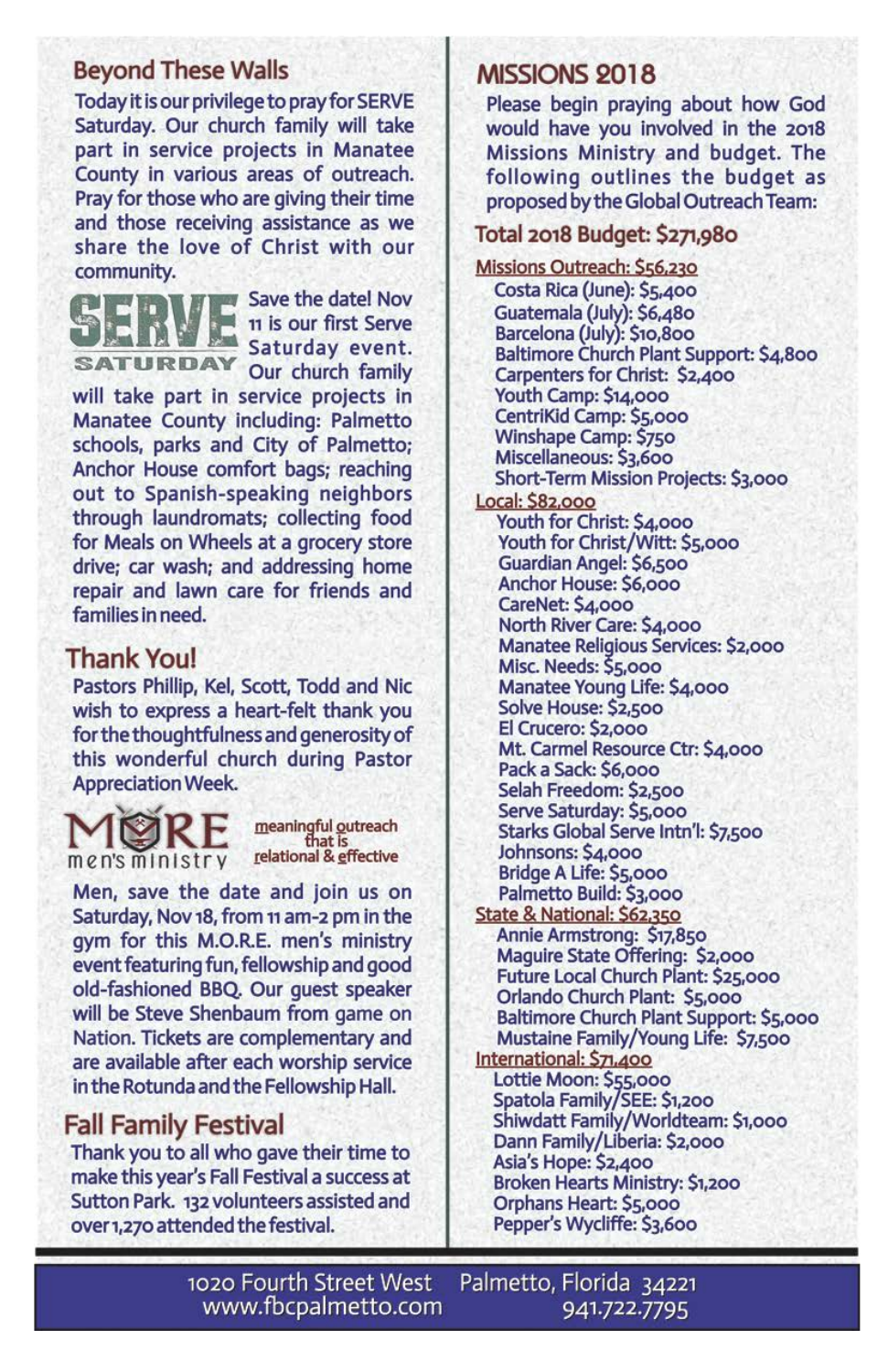| Sermon Notes - November 5, 2017<br><b>Missions: Passion, Worship &amp; Missions</b><br><b>Isaiah 6</b> |  |  |  |  |  |
|--------------------------------------------------------------------------------------------------------|--|--|--|--|--|
|                                                                                                        |  |  |  |  |  |
|                                                                                                        |  |  |  |  |  |
|                                                                                                        |  |  |  |  |  |
|                                                                                                        |  |  |  |  |  |
|                                                                                                        |  |  |  |  |  |
|                                                                                                        |  |  |  |  |  |
|                                                                                                        |  |  |  |  |  |
|                                                                                                        |  |  |  |  |  |
|                                                                                                        |  |  |  |  |  |
|                                                                                                        |  |  |  |  |  |
|                                                                                                        |  |  |  |  |  |
|                                                                                                        |  |  |  |  |  |
|                                                                                                        |  |  |  |  |  |
| Application: ______________                                                                            |  |  |  |  |  |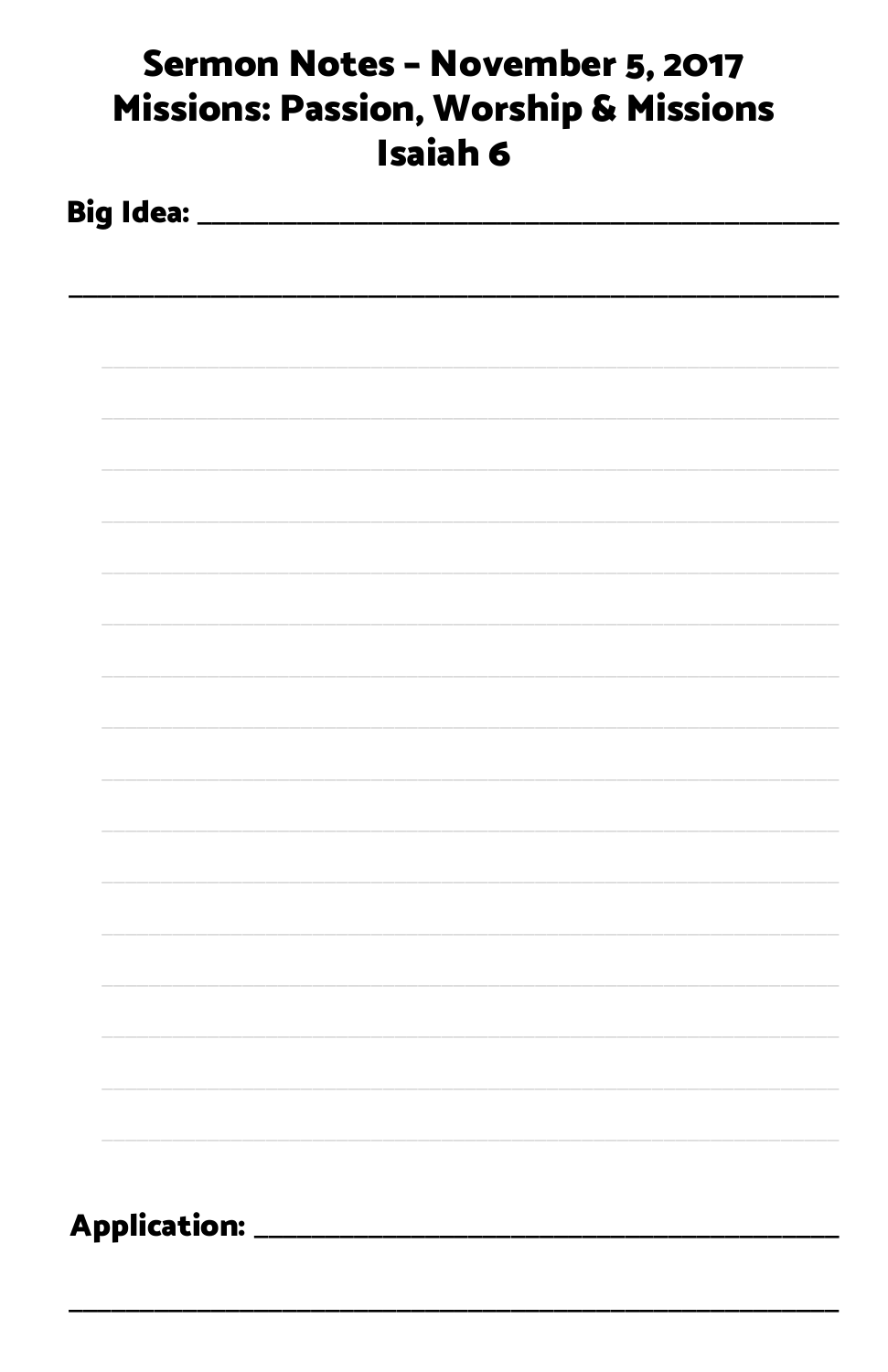# Discussion Questions

• What are some examples of cause and effect?

Why is missions and serving such an important part of our church culture?

• Where was Isaiah when he encountered God?

• Why is the phrase "holy, holy, holy" significant to the worship the angels were doing?

What is the connection between worship and the presence of God? (see [Psalm 22:3\)](https://www.biblegateway.com/passage/?search=Psalm+22%3A3&version=ESV)

After encountering God what was revealed in Isaiah's life?

## Bible Reading Plan

2016-17 Bible Reading Plan OT, NT & Poetry: Week 95

- Monday
- [Ezekiel 33](https://www.biblegateway.com/passage/?search=ezekiel+33&version=ESV)
- [Hebrews9:11-28](https://www.biblegateway.com/passage/?search=hebrews+9%3A11-28&version=ESV)
- [Proverbs 9:1-12](https://www.biblegateway.com/passage/?search=proverbs+9%3A1-12&version=ESV)

## Tuesday

- [Ezekiel 34-35](https://www.biblegateway.com/passage/?search=ezekiel+34-35&version=ESV)
- [Hebrews 10:1-18](https://www.biblegateway.com/passage/?search=hebrews+10%3A1-18&version=ESV)
- [Proverbs 9:13-18](https://www.biblegateway.com/passage/?search=proverbs+9%3A13-18&version=ESV)

#### Wednesday

- [Ezekiel 36](https://www.biblegateway.com/passage/?search=ezekiel+36&version=ESV)
- [Hebrews 10:19-39](https://www.biblegateway.com/passage/?search=hebrews+10%3A19-10%3A39&version=ESV)
- Proverbs 10:1-15

### Thursday

- [Ezekiel 37](https://www.biblegateway.com/passage/?search=ezekiel+37&version=ESV)
- $\bullet$  [Hebrews 11:1-10](https://www.biblegateway.com/passage/?search=hebrews+11%3A1-10&version=ESV)
- [Proverbs 10:16-32](https://www.biblegateway.com/passage/?search=proverbs+10%3A16-32&version=ESV)

## Friday

- [Ezekiel 38:1-39:24](https://www.biblegateway.com/passage/?search=ezekiel+38%3A1-39%3A24&version=ESV)
- [Hebrews 11:11-25](https://www.biblegateway.com/passage/?search=hebrews+11%3A11-25&version=ESV)
- Proverbs 11:1-8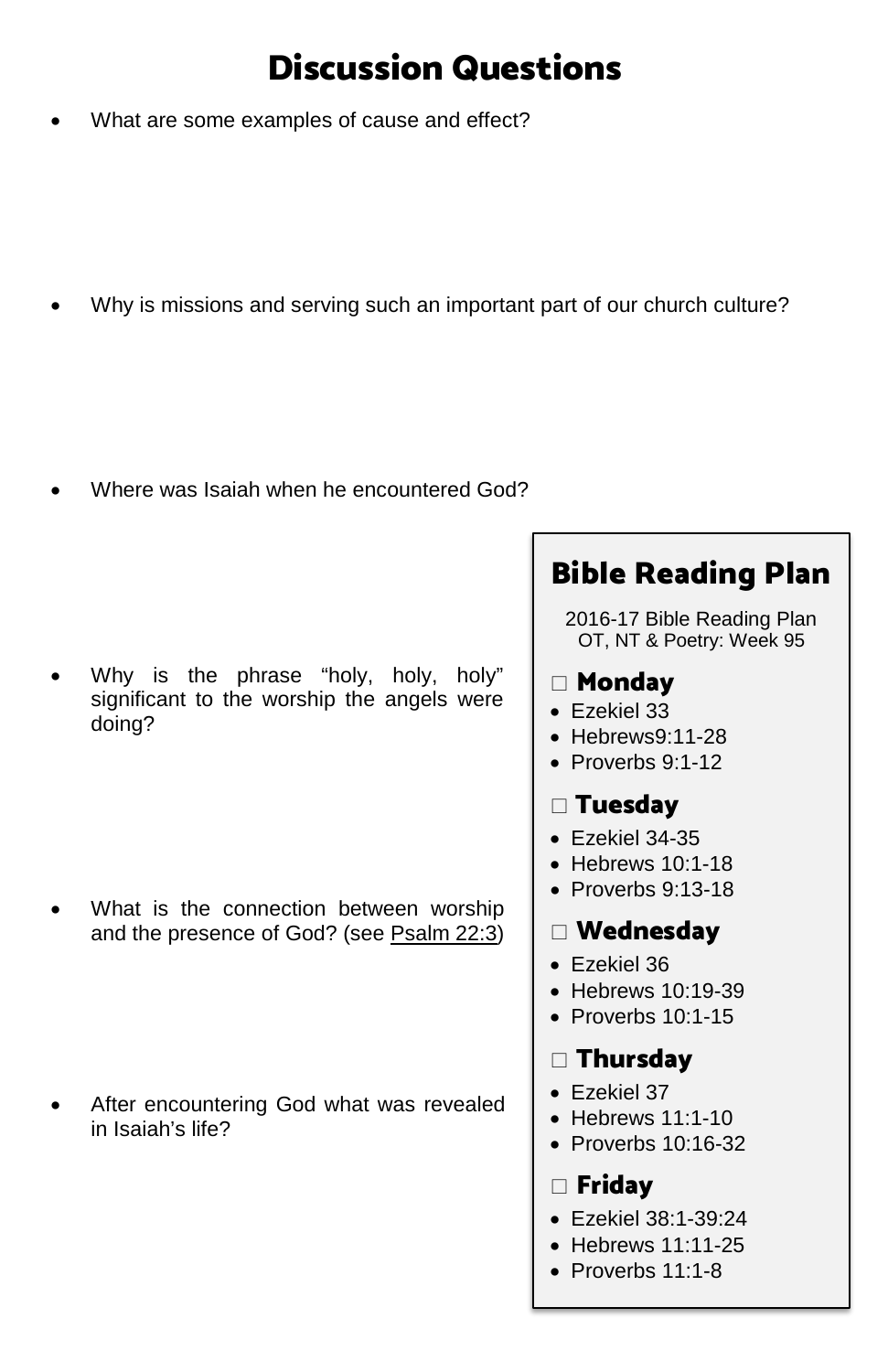## Monday – Worship His Holiness

*By Kel Cunard "Holy, holy, holy is the Lord of hosts; the whole earth is full of his glory!" Isaiah 6:3*

 There are moments in your life that change you forever: the sense of accomplishment the day you start your first real job; the first glimpse of your bride as she walks down the aisle; the moment you hold your child for the first time. But no earthly instant can compare to the moment we are confronted with the reality of a holy God.

 Isaiah was a married man and a father [\(Isaiah 7:3;](https://www.biblegateway.com/passage/?search=Isaiah+7%3A3&version=ESV) [8:3,](https://www.biblegateway.com/passage/?search=Isaiah+8%3A3&version=ESV) [18\)](https://www.biblegateway.com/passage/?search=Isaiah+18&version=ESV), and we don't have to imagine what his first day as God's prophet was like. Recorded in chapter 6 is Isaiah's vision of the Lord on His throne and the day his life changed forever. *Read [Isaiah 6:1–8](https://www.biblegateway.com/passage/?search=Isaiah+6%3A1%E2%80%938&version=ESV)*.

 The Old Testament was written in Hebrew which used repetition to convey emphasis or degree. When the angels declare God is "holy, holy, holy" they proclaim the measure of His perfection. R.C. Sproul described the implications of their praise:

 *Only once in sacred Scripture is an attribute of God elevated to the third degree. Only once is a characteristic of God mentioned three times in succession. The Bible says that God is holy, holy, holy. Not that He is merely holy, or even holy, holy. He is holy, holy, holy. The Bible never says that God is love, love, love, or mercy, mercy, mercy, or wrath, wrath, wrath, or justice, justice, justice. It does say that He is holy, holy, holy; the whole earth is full of His glory.*

 To be holy is to be in a class by oneself. God has no equal and is uniquely holy. His holy character contains the idea of moral purity. He is all that is right and is utterly absent of all that is wrong. Holiness is transcendent purity. It is not just the betterment of the best thing we know. A.W. Tozer said, "We know nothing like divine holiness. It stands apart, unique, unapproachable, incomprehensible and unattainable. The natural man is blind to it. He may fear God's power and admire His wisdom, but His holiness he cannot imagine."

 This is the holy, holy, holiness of God Isaiah encountered in his vision. At the sight of the Lord, Isaiah was undone. "Woe is me!" was the only response he could muster. The holiness of God confronts the sinfulness we try to disguise and confounds the sense of self we so carefully construct. When we come face to face with God's holiness, we too are undone and all we do is worship His surpassing worth.

 Over the next two weeks, we are going to focus on our purpose as a church: to develop missionaries who will share the love of Christ with our community and beyond. However, our individual and collective passion for missions will never be greater than our passion for worship. We will never reach God's world until we are overwhelmed by His holiness. Please join us over the next two weeks as we discover how missional lives can provide a spark for worldwide worship.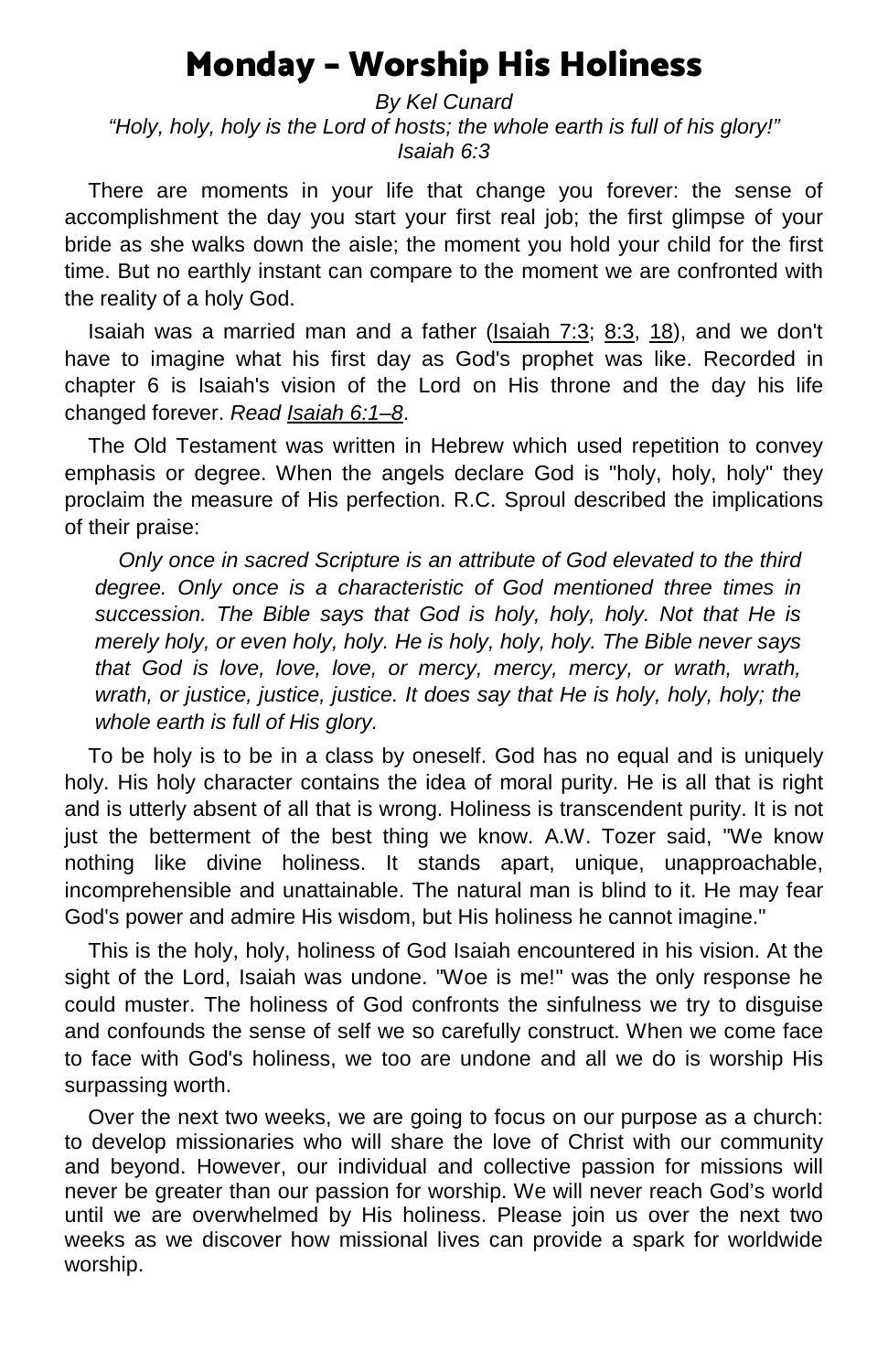## Tuesday – Sales Job

*By Cathy Slusser*

*"But God shows his love for us in that while we were still sinners, Christ died for us." Romans 5:8*

 I am a writer. I love to create characters and dialogue, imagine stories and situations. I narrate my own life in my head and listen to other people's conversations. I multitask real life while managing the characters that exist only in my imagination. I am a writer.

What I am not is a salesman. Marketing is not my gift. It is hard enough talking to people in person, convincing them to buy my books, promoting myself and my writing. There is also the added pressure of having a "platform" otherwise known as social media. Keeping a blog up-to-date, making Facebook posts, gaining reviews on Amazon and other book promotion sites takes a lot of time and energy. At the American Christian Fiction Writers Conference, I hired a publicist to help me with the social media. She has included me in a Facebook "party" this month and a "blog tour" next month. That is exciting, but I still have to provide the content, the articles and photographs. I need to be available to interviewers. It all makes my head spin and my stomach roll.

 To help this introvert get through all these *extroverty* things, I remind myself that these efforts are not really to promote me. Not even to promote my books. What I truly want is for people to hear the messages contained within those books. How my characters learn that God loves them just as they are. How they chose to walk with God through difficult circumstances. How God's love for us compels us to serve others and participate in social justice movements. I want my books to be lighthouses illuminating God's Word and drawing readers to Him. Not to me.

 A lot of people look at evangelism as a sales technique. We have to sell ourselves before we can "sell" people on God. We have to have a gimmick to lure them in. A memorized spiel. A dramatic testimony. We make telling people about God and the salvation provided through Jesus' death and resurrection more complicated than it should be. Our job is to live a life that introduces people to God. To make people want what we have and ask us questions that can only be answered by God and His Word. It is not at all about making them like us. It is about leading them to Him, the One who already loves them.

 Read [Romans 5:1-11.](https://www.biblegateway.com/passage/?search=Romans+5%3A1-11&version=ESV) Notice the progression that leads to hope: suffering, endurance, character, hope. How do you react when suffering enters your life? How could you use suffering not only to find hope, but to also help others find hope? How does your life introduce people to Jesus? Are you prepared to tell them about your source of hope?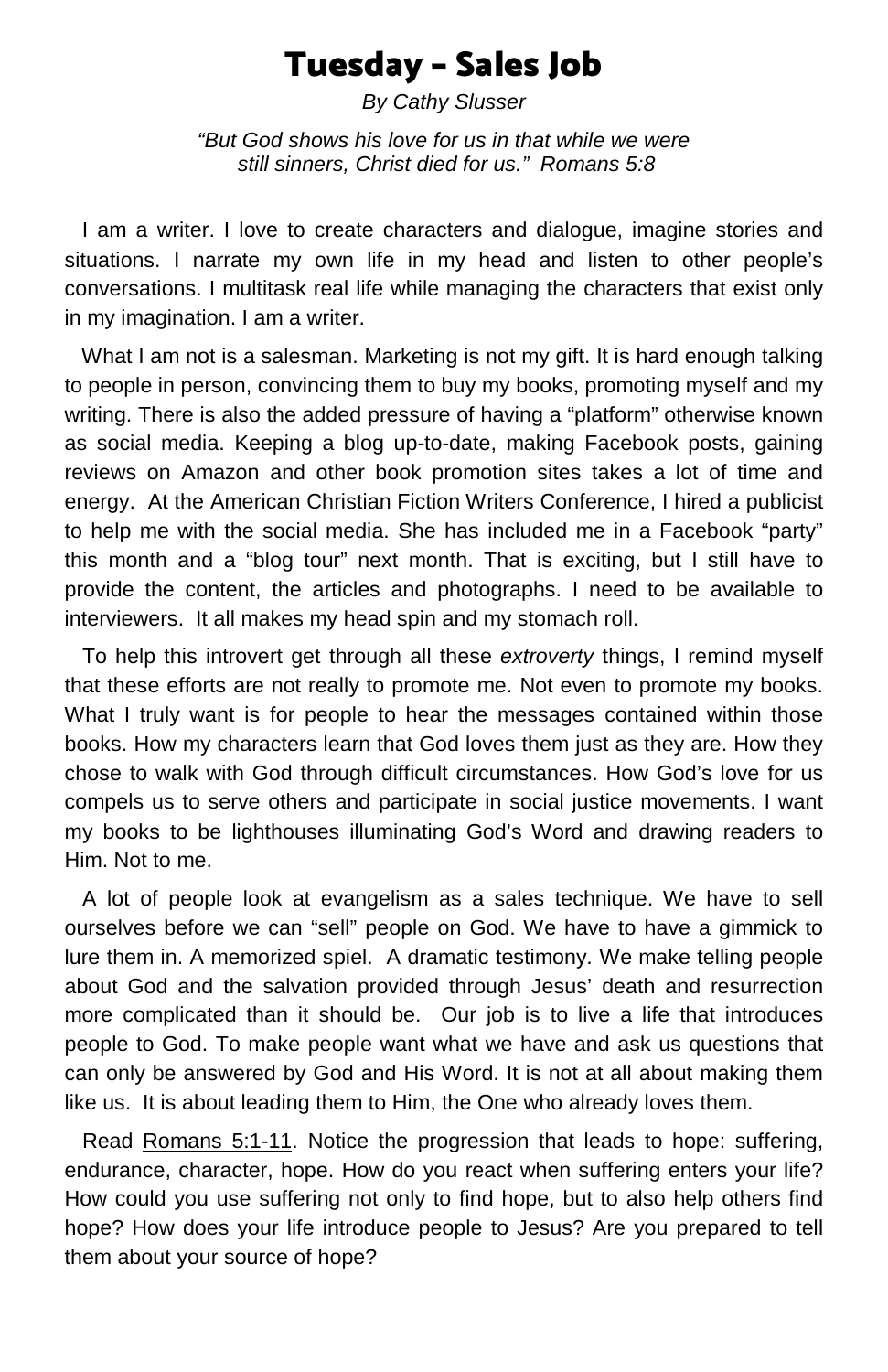## Wednesday –Let All People See His Glory

*By Nick Molick*

*"The heavens proclaim his righteousness, and all the peoples see his glory." Psalm 97:6*

We live in an extremely divided society and world and it seems to be getting more and more divided each and every day. We are literally inventing new people groups seemingly every hour. Once that group is established it immediately is offended by something someone else has done. We are constantly told that we should focus on inclusiveness and a feeling of oneness. At the same time society tells us that we are all different from each other and we can have no earthly idea what someone else's life experience is. There is one thing out of all of this madness I agree with, I cannot know what your life experience has been without really knowing you and hearing your story. However, I do know one people group that we all have a fallen tie to and that is the group of sinners. We all fall short of the glory of God, but that is not where God leaves us.

The world today continues to blast the dual messages of 'we should be together' but 'we are all different' so let us dictate to you how this works. The church should be about the Good News of Christ and how He came to provide peace and salvation in the midst of all of this. We are all in the same group of fallen sinners in need of a merciful and glorious God who can reconcile us to Himself. When we begin to focus on the small things that divide us and provide wedges between us, we lose focus of the reconciliation, mercy and grace that has been poured out to us by Christ. While we celebrate the ever changing definition of diversity, that celebration should pale in the awesome praise we have for being in a people group who Jesus came to save. Let us celebrate and take that message to everyone in the world!

According to the Joshua Project there are approximately 6,700 people groups that are considered unreached. That translates to 40% of the world's people groups have no community of Christians among them. Dwell on that fact for a moment. Among the new categories of people, there are those who have yet to hear that a Savior has come for them and that Christ offers them forgiveness, hope and a love that surpasses anything they have experienced. This is what should be celebrated and spurs us to be about our Lord's mission of making disciples throughout the entire world. We all belong to the same group and we need the same Savior.

How can you share the glory of what God has done for you with others? What church missions could you get involved in to share Christ's word and love with others?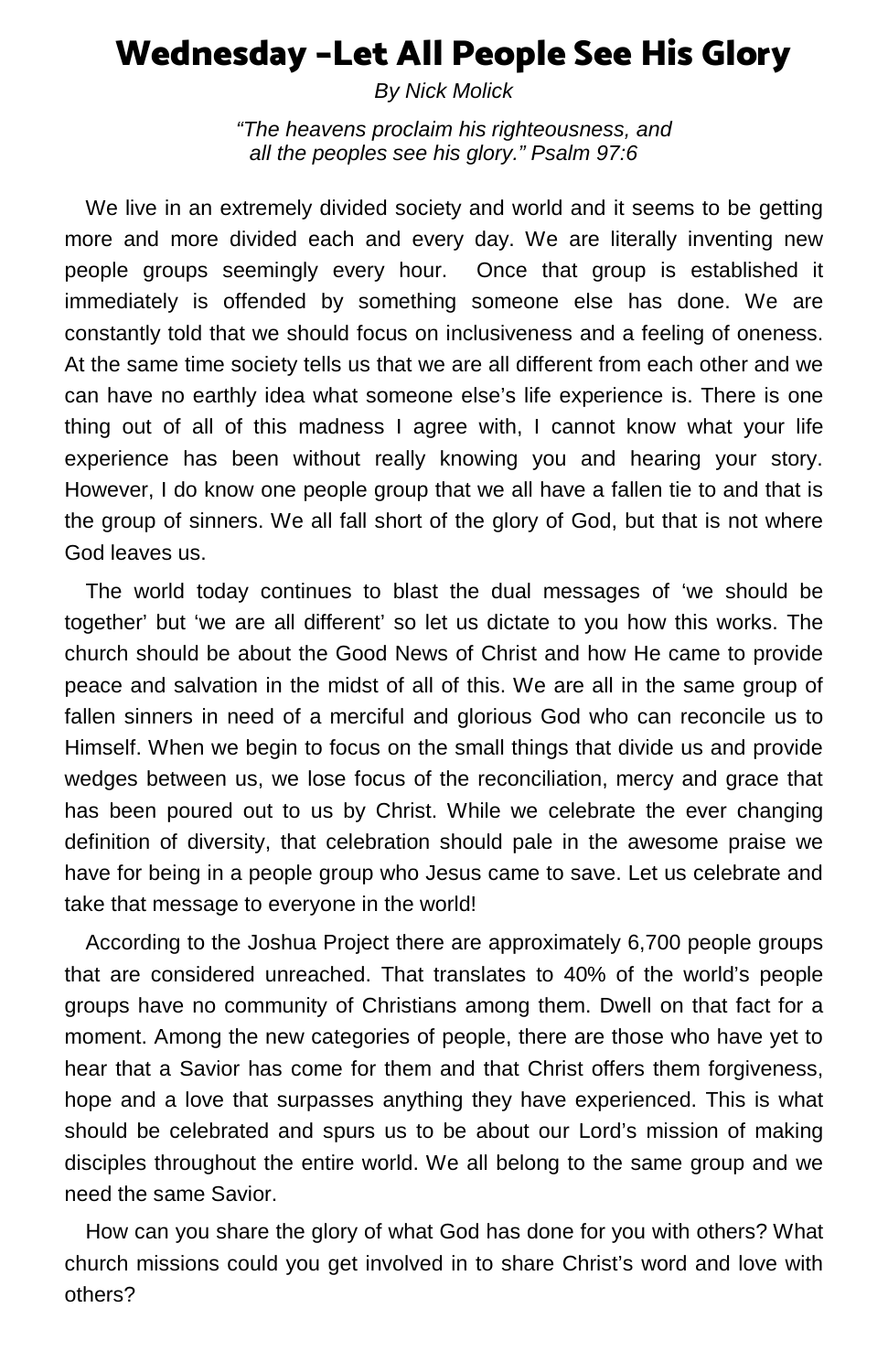## Thursday – To God Be the Glory

*By George Volpe*

*"…I will not give my glory to another."* Isaiah 48:11b

I think it is reasonable to suggest that at one time in our early history all people believed in the one true God. Over the centuries it's obvious that belief has decreased significantly. A survey of 18,000 people in 24 countries in 2011 indicated that about half believed in God, and the other half either were not sure or just plain did not believe in God.

I like to imagine that at one time people everywhere spoke openly of God and His blessings, and how important it was to worship and honor Him. Today our culture does everything they can to silence any discussion about God. We are "allowed" and even encouraged to talk about other "gods", or "objects of worship", but not THE God. Not Jesus. That, we are told, is bigoted, narrowminded, and discriminatory.

But, the response of people to God should be unashamed reverence and honor. It should be worship.

*"You are worthy, O Lord, to receive glory and honor and power: for you have created all things, and for your pleasure they are and were created."* Revelations 4:11

*"All the nations you have made will come and worship before you, O Lord; they will bring glory to your name."* Psalm 86:9

God alone is worthy to receive all glory and honor. But what are we worshipping? What is most valuable to us? Some worship God's creation: the sun, moon, stars, earth, wind and water. Some worship animals and real or imagined people, statues and images of everything from cars to athletes. Some worship entertainment. Some worship money and resources, houses and lands, power and fame. People are willing to sacrifice time, energy and resources to almost anything except God. To many people, Jesus is just a name.

It is instructive to consider what Jesus said about worship:

*"But the hour is coming, and now is, when the true worshippers shall worship the Father in spirit and in truth: for the Father seeks such to worship him."* John 4:23

God is seeking more true worshippers. He is not surprised by man's misguided worship. So what is God's plan to give people everywhere the chance to know and worship Him? He wants you and me to look for opportunities to share the Gospel with people He puts in our path every day, as well as to participate in outreach all over the world. He wants us to be willing to reach others for Christ. Read [1 Cor. 15:1-11.](https://www.biblegateway.com/passage/?search=1+Cor.+15%3A1-11&version=ESV)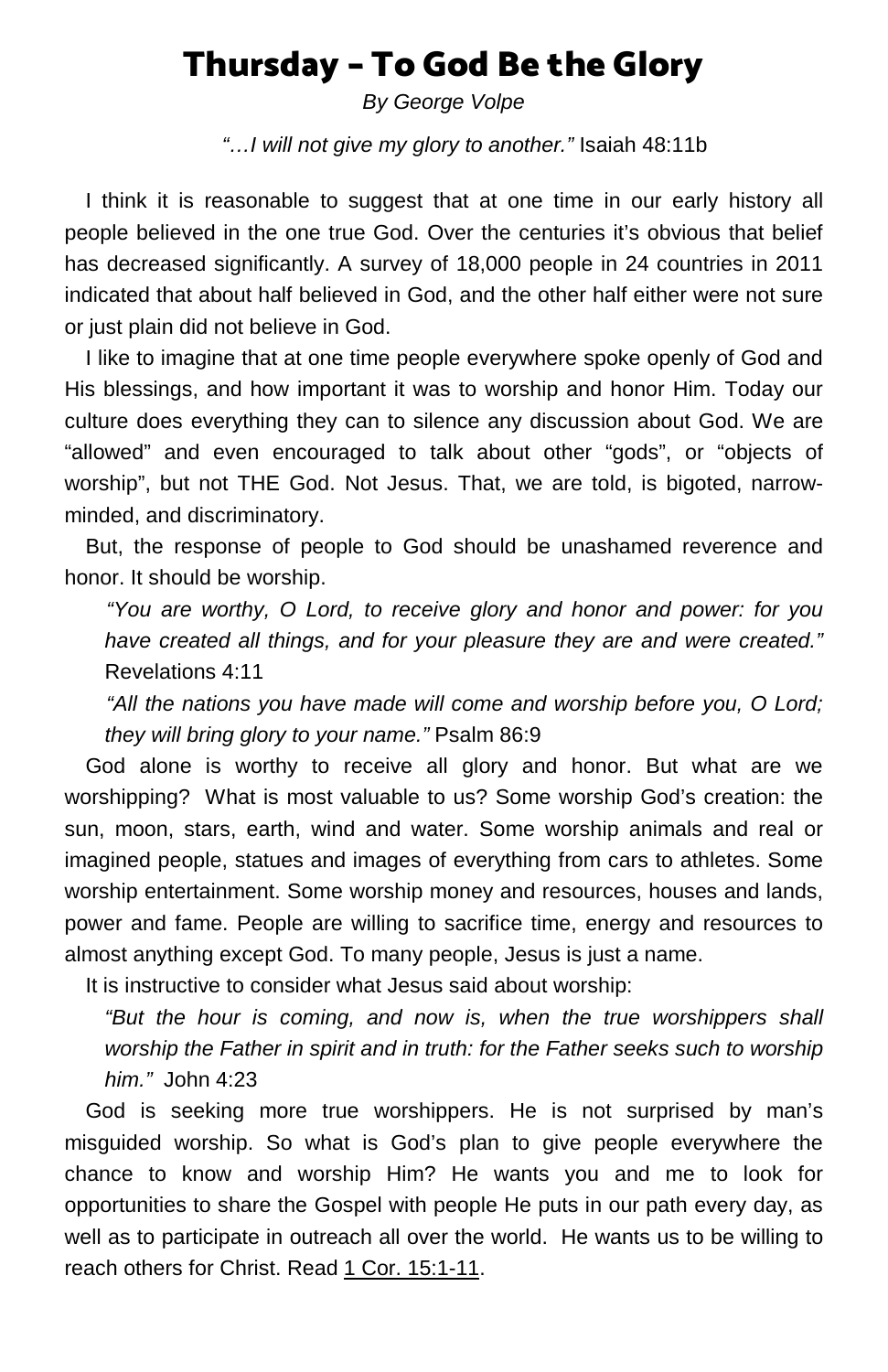## Friday - The End of the World

*By Kel Cunard "...in order that the Gentiles might glorify God…" Romans 15:9*

 Almost 80 years ago, the world came to an end. The night was October 30, 1938. The time was 8:00 pm. The place was the Mercury Theatre in New York City. The event was the radio broadcast of Orson Welles' *War of the Worlds*.

 As the show began, a voice announced, "The Columbia Broadcasting System presents Orson Welles in 'War of the Worlds' by H.G. Wells." Even with this opening disclaimer, there were those in the audience who had no idea the unfolding drama was fictional. After the introduction and a weather report, an announcer took his radio listeners to "the Meridian Room in the Hotel Park Plaza in downtown New York, where you will be entertained by the music of Ramon Raquello and his orchestra." The music was then interrupted with reports of crashing meteors and the landing of metallic Martian cylinders. The emerging Martian warriors were "large, large as a bear" and "glistened like wet leather" and their "eyes [were] black and gleam[ed] like a serpent."

 With colorful prose and dramatic readings by the actors, the conquest of our planet was conveyed with startling reality for the radio audience. Reflecting on that night, one writer noted:

 *Perhaps as many as a million radio listeners believed that a real Martian invasion was underway. Panic broke out across the country. In New Jersey, terrified civilians jammed highways seeking to escape the alien marauders. People begged police for gas masks to save them from the toxic gas and asked electric companies to turn off the power so that the Martians wouldn't see their lights. One woman ran into an Indianapolis church where evening services were being held and yelled, 'New York has been destroyed! It's the end of the world! Go home and prepare to die!'*

 When people believed the world was coming to an end, they couldn't help but take action. The sense of impending doom would not allow them to stay on the sidelines. The world did not end that night in 1938, but the end will one day come. God's word communicates both the beginnings of our world and its ultimate end. For many of us, we have reached a point where the reality of our fragility has prompted us to take action. The thought of hell has caused many a soul to surrender to Christ. The specter of eternal judgment also spurs many to get off the sidelines and warn people about the end of the world. Often this is our primary motivation for missions.

 However, while the Bible does vividly and dramatically communicate to us regarding judgment and the end of the world, this is not the best reason to make the Gospel known to people across the street and around the world. Read [Romans 15:8-13.](https://www.biblegateway.com/passage/?search=Romans+15%3A8-13&version=ESV) On the reason for missions John Piper wrote, "Missions is not the ultimate goal of the church. Worship is. Missions exists because worship doesn't… So for the sake of worship all over the world we do *missions*."

 Is the worship of your heart reflected in the missions of our life? Do your actions and attitudes declare the Lord's surpassing worth? Are more people worshipping God today because of your missional lifestyle?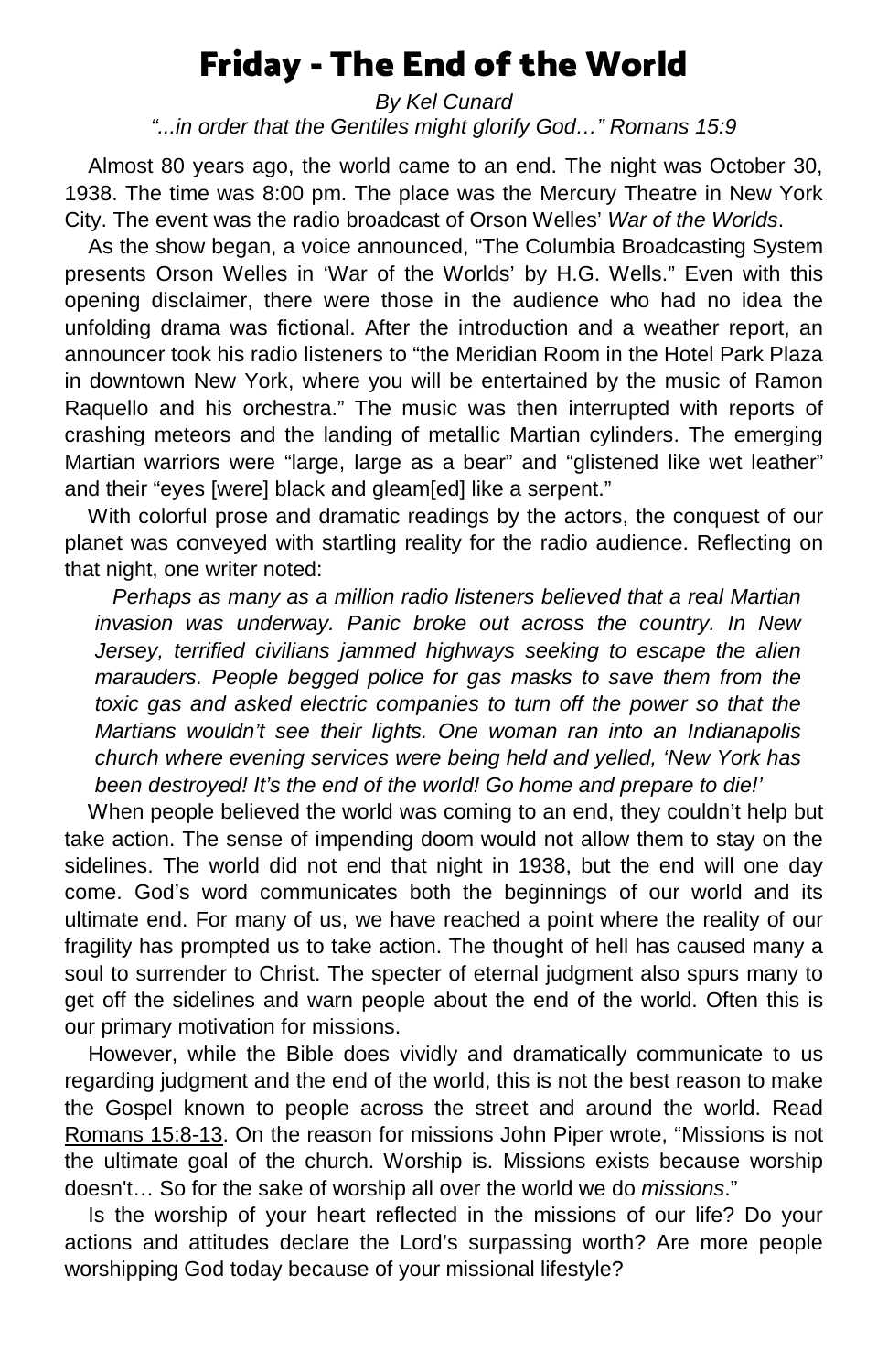## Weekend – Our Task

*By Kel Cunard "You will do well to send them on their journey in a manner worthy of God." 3 John 6*

 Jesus has called us to be missionaries, to go and meet the greatest need of the world. Both across the street and around the world, He has commissioned us to go and make Him known.

 The task is enormous, but Jesus did not leave us to figure it out on our own. He went before us and modeled what it means to be a missionary. Read [Philippians 2:1-11.](https://www.biblegateway.com/passage/?search=Philippians+2%3A1-11&version=ESV) His love was greater than our sin, and He set aside His needs to meet ours. He became a missionary proclaiming the love of His Father so that we could be missionaries to His Father's world. Will we simply ignore the world's needs now that ours have been met?

 The size of the task can leave us feeling hopeless. Any individual efforts seem like a drop in an ocean of lostness. However, you should never let what you can't do for all keep you from doing what you can for the one. You are not called to reach the whole world but to be willing to reach anywhere in the world to save one.

 There are numerous ways you can share the love of Christ with our community and beyond. Read the book of [Third John](https://www.biblegateway.com/passage/?search=3+John+1&version=ESV) and join us this weekend as we see how we can pray, give and go.

## Prepare for Worship

 As you prepare your heart for worship, read [Psalm 73.](https://www.biblegateway.com/passage/?search=psalm+73&version=ESV) Can you echo the sentiments of the Psalmist? "But for me it is good to be near God; I have made the Lord God my refuge, that I may tell of all your works."

# Pray for the World: Sri Lanka

Located in Asia, Sri Lanka is an Island southeast of India. 9.5% of the population are Evangelicals and Christians and 70% are Buddhist.

Sri Lanka has suffered much in the past generation. From the constant threat of the Sinhala-Tamil conflict to the tsunami of 2004 to the civil war's bloody conclusion in 2009, over 100,000 people have lost their lives, over 900,000 (mostly Tamils) emigrated or fled and over one million are displaced. Points for prayer:

- A resolution of the long-term conflict between Tamils and Sinhalese
- A government that will work toward transparency
- The handling of immense human needs in the aftermath of civil war
- The fight against the plight of children such as malnutrition, selective abortion, abuse and child prostitution

(Taken from www.operationworld.org)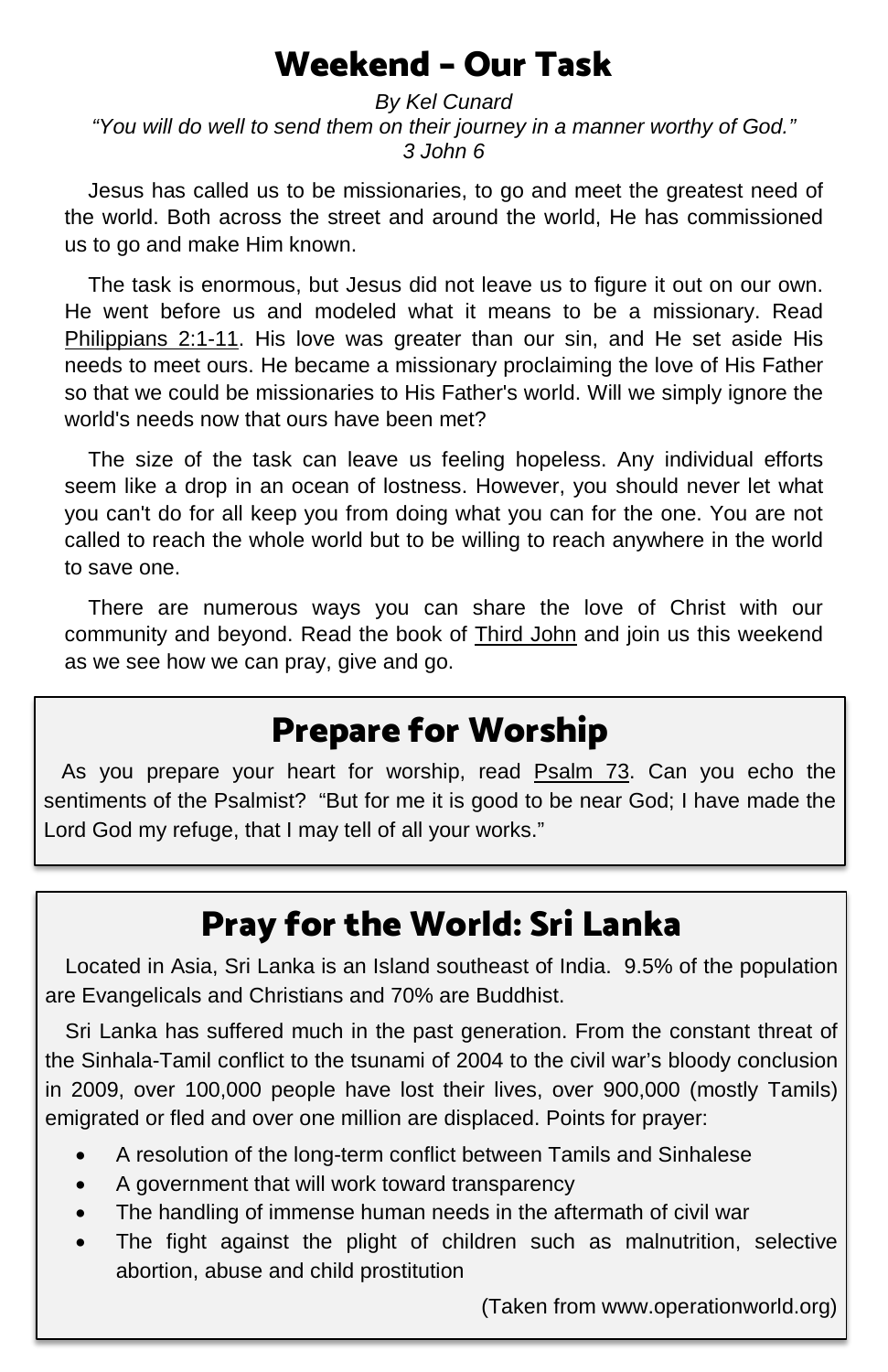Phillip Hamm Senior Pastor

**Scott Perkins** Music & Worship

Kel Cunard Executive & **Education** 

**Todd Poppell Connections** & Students

Nic Bishop **Encounter Worship** & Creative Arts

#### Deacons of the Week: Phil Setsma & Ed Williams

Tuesday, Nov 7

7:00 pm Deacon's Meeting **Wednesday, Nov 8** 5:00 pm Family Supper: Baked Chicken 6:00 pm AWANA Clubs 7:00 pm GO Team Meeting 7:30 pm Carpenters for Christ Meeting Friday, Nov 10 7:00 pm College & Career Game Night Saturday, Nov 11 7:30 am SERVE Saturday Sunday, Nov 12 Christmas Shoe Boxes are Due



Nov 18: MORE Mens Ministry Lunch Nov 19: Next Steps Luncheon Nov 21: SonShiners Luncheon Nov 23-24: Campus Closed for Thanksgiving Dec 3: FBC Quarterly Business Meeting Dec 8: What Love Is This? at 7 pm Dec 9: What Love Is This? at 6 pm Dec 10: What Love Is This? at 3 pm

## **Children's Volunteers**

Week 2: November 12

**Weekly at FBC** 

Sundays: 8:00 am Bible Studies 8:00 am Library Opens 8:30 am Worship Rehearsal 9:00 am Coffee Fellowship in F.H. 9:15 am Celebration Service 9:15 am Encounter Service 9:15 am Bible Studies 10:45 am Celebration Service 10:45 am Bible Studies 10:45 am Preschool Worship (3 & 4 yrs) 10:45 am Kids Worship (K-5) 6:00 pm High School Youth Monday-Friday: 7:30 am WEE World 8:30 am Church Office 2:30 pm King's Kids **Wednesdays:** 3:00 pm Puppet Rehearsal 4:00 pm Library Opens 5:00 pm Family Supper 6:00 pm Prayer Meeting 6:00 pm AWANA Clubs 6:00 pm Adult Choir Rehearsal 6:15 pm Middle School Youth 7:00 pm Orchestra Rehearsal Thursdays:

6:30 pm Encounter Band Rehearsal

Preschool Worship: Mary Case, Jake & Leann Durrance (o), Diane Greco, Liberty Hague, Katie LaBarr, Bobby & Amy Manning, Emily Nickerson, Anna Pavon, Tom & Wendy Roland, Annabelle Rosenthal, Sarah Skipper (e), Chrissy Sullivan, Kathy Taylor Bed Babies: Gloria Carmen, Trish Graham, Kim Harrison, Dallas Rosenthal Kid's Worship: Jeremy & Sheila Evans